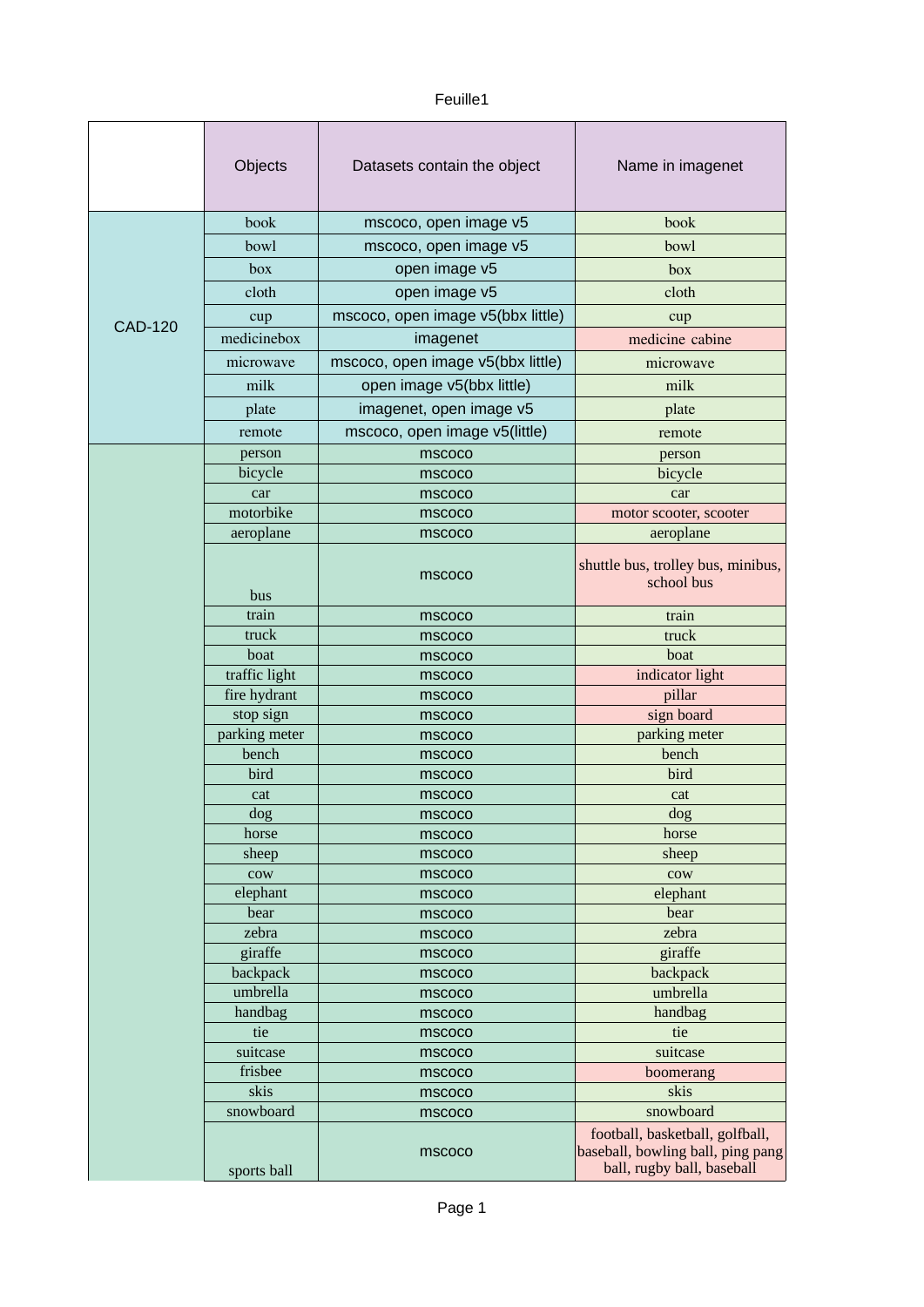## Feuille1

|               | kite           | mscoco | kite                                                |
|---------------|----------------|--------|-----------------------------------------------------|
|               | baseball bat   | mscoco | stick                                               |
|               | baseball glove | mscoco | baseball glove                                      |
|               | skateboard     | mscoco | skateboard                                          |
|               | surfboard      | mscoco | board                                               |
|               | tennis racket  | mscoco | tennis racket                                       |
| Watch-n-Patch | bottle         | mscoco | bottle                                              |
|               | wine glass     | mscoco | glass                                               |
|               | cup            | mscoco | cup                                                 |
|               | fork           | mscoco | fork                                                |
|               | knife          | mscoco | knife                                               |
|               | spoon          | mscoco | spoon                                               |
|               | bowl           | mscoco | bowl                                                |
|               | banana         | mscoco | banana                                              |
|               | apple          | mscoco | apple                                               |
|               |                |        |                                                     |
|               | sandwich       | mscoco | ham sandwich, chicken<br>sandwich, western sandwich |
|               | orange         | mscoco | orange                                              |
|               | broccoli       | mscoco | vegetable                                           |
|               | carrot         | mscoco | vegetable                                           |
|               | hot dog        | mscoco | hot dog                                             |
|               | pizza          | mscoco | pizza                                               |
|               | donut          | mscoco | cake                                                |
|               | cake           | mscoco | cake                                                |
|               | chair          | mscoco | chair                                               |
|               | sofa           | mscoco | sofa                                                |
|               | pottedplant    | mscoco | plant                                               |
|               | bed            | mscoco | bed                                                 |
|               | diningtable    | mscoco | dining table                                        |
|               | toilet         | mscoco | toilet bowl                                         |
|               | tvmonitor      | mscoco | tv monitor                                          |
|               | laptop         | mscoco | laptop                                              |
|               | mouse          | mscoco | mouse                                               |
|               | remote         | mscoco | remote                                              |
|               | keyboard       | mscoco | keyboard                                            |
|               | cell phone     | mscoco | telephone                                           |
|               | microwave      | mscoco | microwave                                           |
|               | oven           | mscoco | oven                                                |
|               | toaster        | mscoco | toaster                                             |
|               | sink           | mscoco | $\sin k$                                            |
|               | refrigerator   | mscoco | refrigerator                                        |
|               | book           | mscoco | book                                                |
|               | clock          | mscoco | clock                                               |
|               | vase           | mscoco | vase                                                |
|               | scissors       | mscoco | scissors                                            |
|               | teddy bear     | mscoco | teddy bear                                          |
|               | hair drier     | mscoco | hair drier                                          |
|               | toothbrush     | mscoco | toothbrush                                          |
|               | book           | mscoco | book                                                |
|               | bottle         | mscoco | bottle                                              |
|               | chair          | mscoco | chair                                               |
|               | clock          | mscoco | clock                                               |